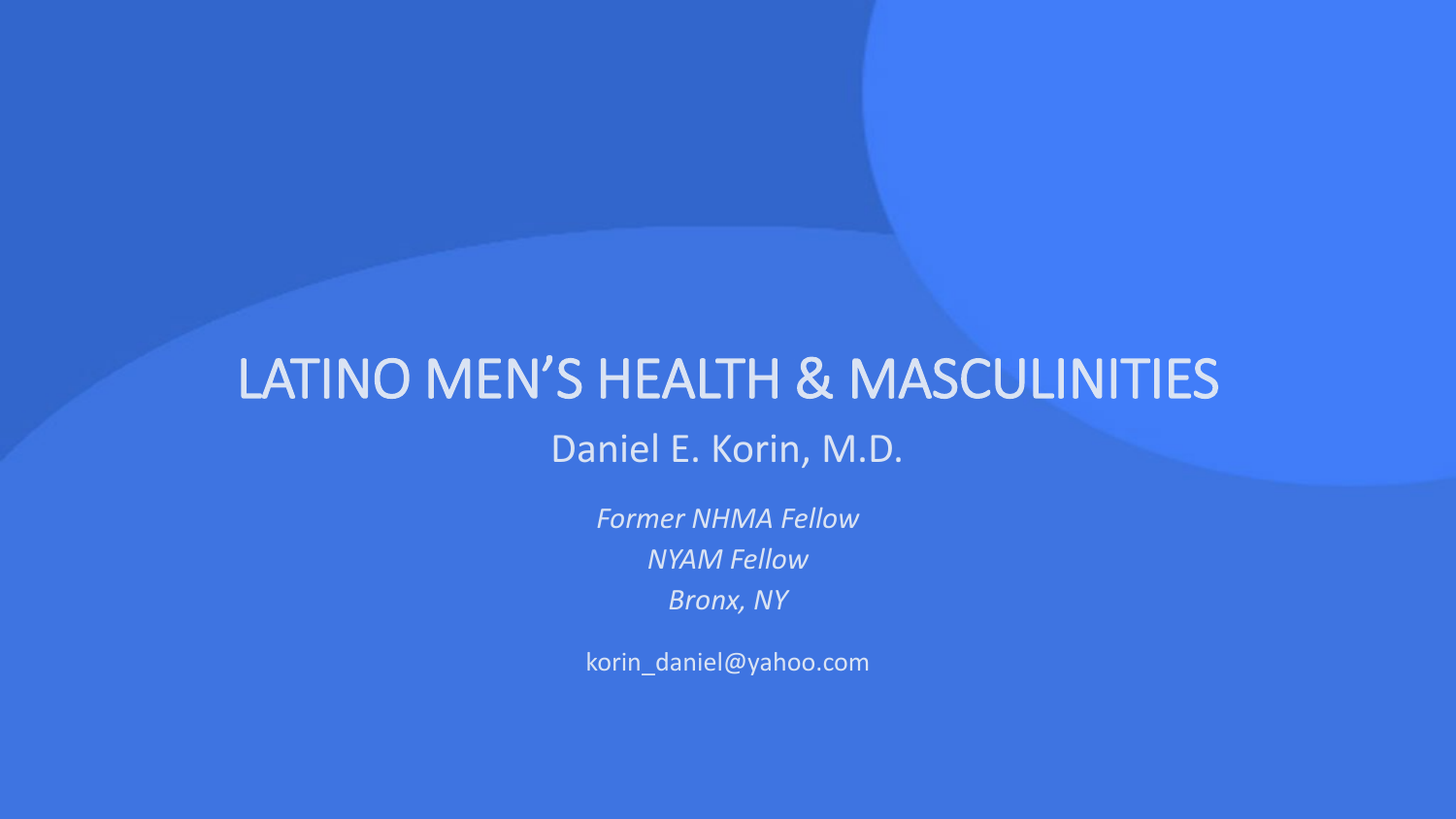

- Recognize sociocultural and multilevel economic, structural, and institutional challenges contributing to Latino men's health disparities;
- Discuss how including a gender lens enhances health practices, health professions education & training, research, and policy;
- Identify premises & promising strategies to address Latino men's health disparities, and promote health equity.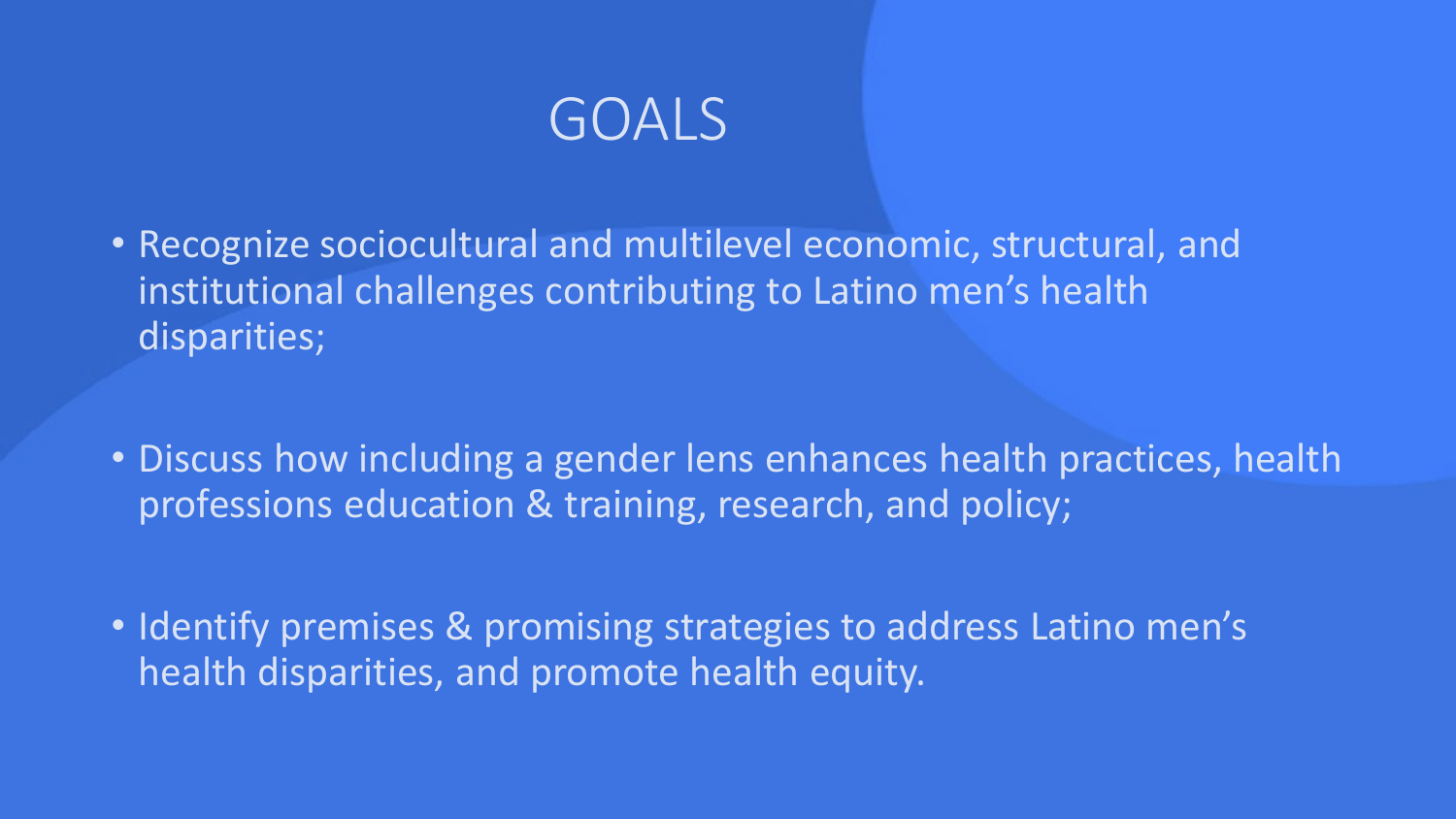# MEN'S HEALTH DISPARITIES

- Five to 7 year shorter life expectancy when compared with females;
- Men engage in over 30 unhealthy behaviors (mostly preventable ones) that lead to increased health risks, injuries and premature deaths (*Courtenay, 2000*);
- It involves most US males but **are much worse for minority men**
- Less likely to have regular source of care or health insurance;
- Costs:
	- \$480 billion plus annually (lost productivity, premature deaths, disability and financial expenditures by government and employers *(Thorpe; Brott*);
		- Substantial hardship to their families (widows' poverty and illness) (Bonhomme)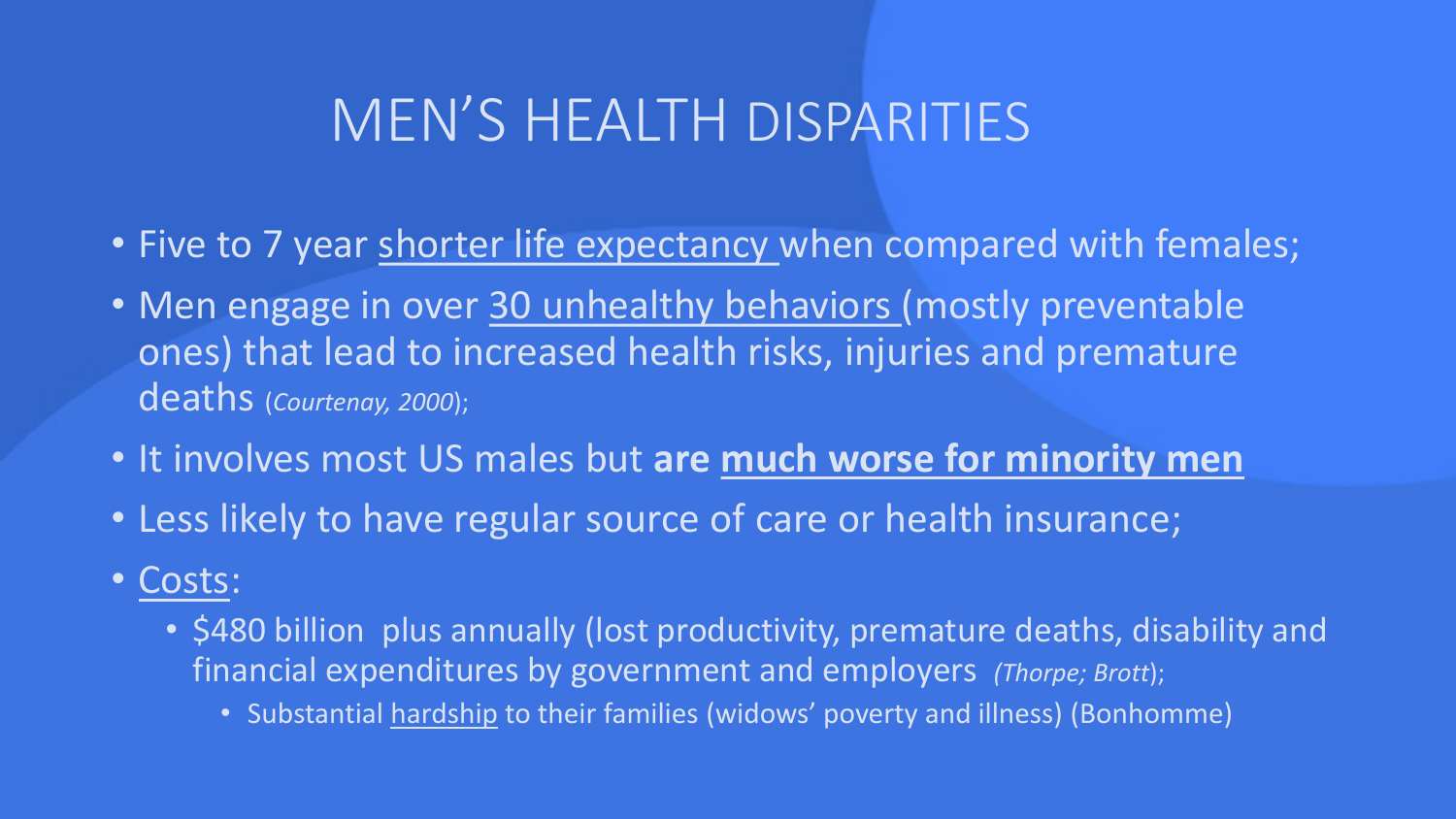# INCONVENIENT TRUTHS & WICKED PROBLEMS

- Individual vs contextual analysis of LM's health.
	- Failure to understand the societal, political, historical, and contextual factors affecting men's health, especially minority, poor and vulnerable ones (Treadwell & Young, 2013);
- Invisibility of gender.
	- Lack of critical examination of **gender as a critical SDoH of men's health** at national, state, and international health agencies: WHO Report on SDOH, 2008; Health People 2020; OMH Strategic framework for health; ACA (mandates a Women's Office but no Men's Office);
	- Research
		- Homogenization of men groups *(Doyal, 2000*) "One-size-fits all"
		- Conflating "sex and gender." Searches on "Gender & Health"= "Women & girls' health"
		- Lack of a critical gender perspective in LM's health
		- Studies findings often do not differentiate between LM and LW
- A dearth of work on Latino males and gender.
	- Major progress in minority men's masculinities and health were made by Black scholars *(Griffith, Jack, Thorpe, LaVeist, Treadwell, Young, Bonhomme among others).*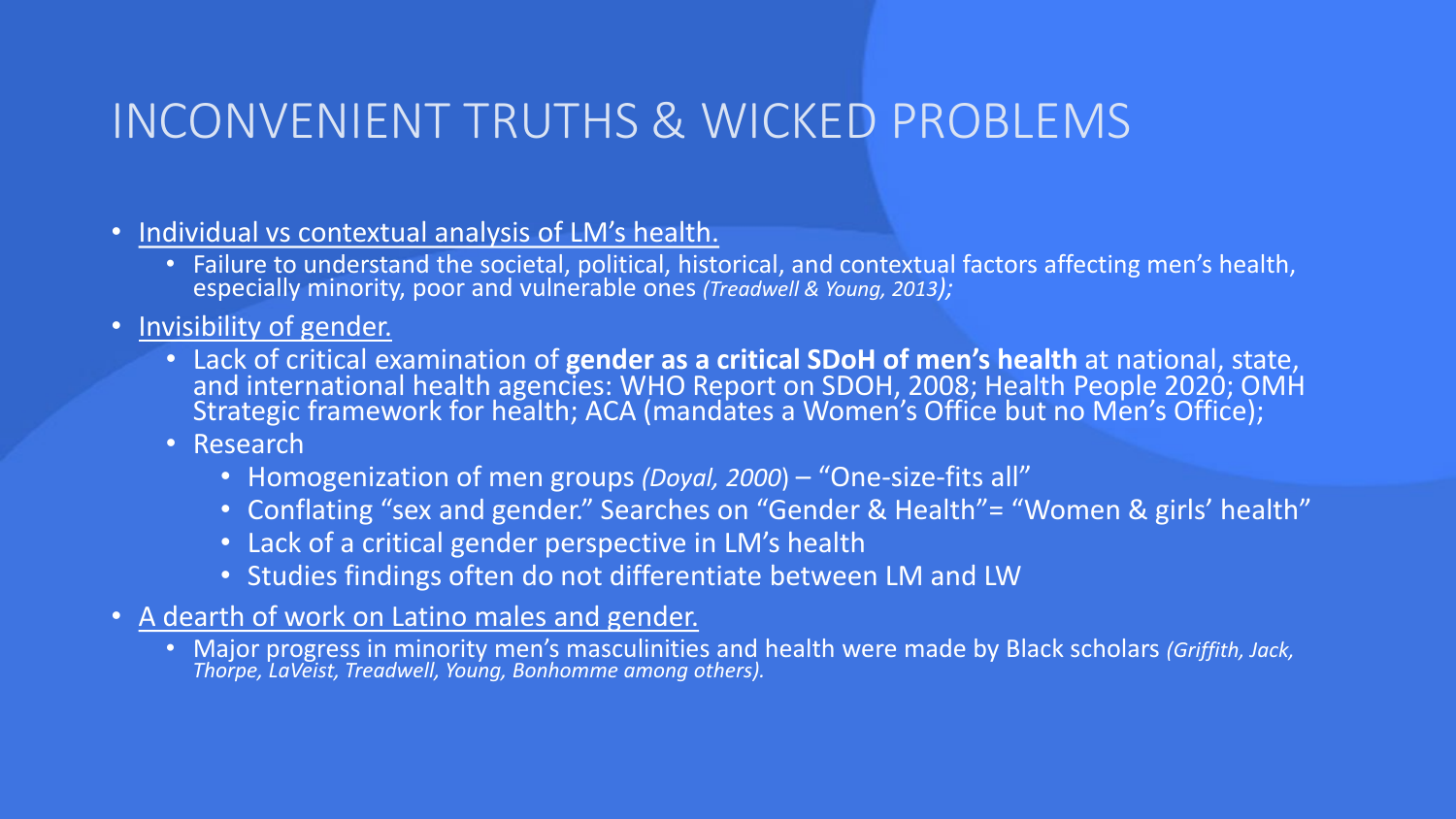### **EXAMPLES**

HIV/AIDS PREVENTION + HETEROSEXUALLY ACTIVE MEN *(Dworkin, Fullilove & Peacock, 2008)*

#### REVIEW OF RCTs OF LIFESTYLE WEIGHT LOSS INTERVENTIONS

*(Pagoto et al.2012; Goldman Rosas, 2012)*

CRC & PROSTATE CANCER SCREENING *(Christy, Mosher &Rawl, 2014 & others)*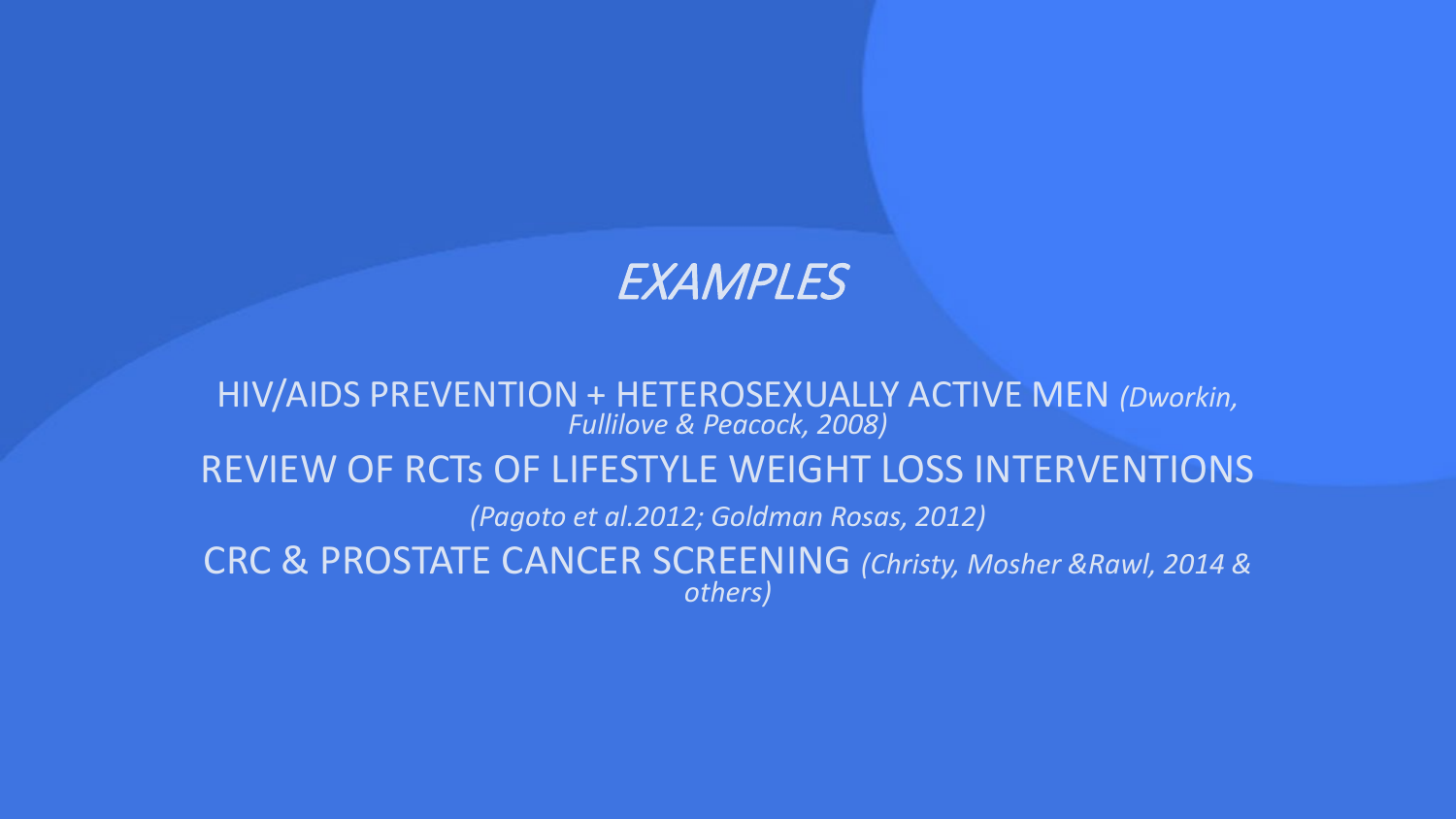## GENDER vs SEX

• **SEX** Biologic

### • **GENDER IS A MAJOR SDoH**

- Socially constructed and a relational process ("homosociality"; one learns to be man/to be a woman in relationships within particular social contexts);
- Reenacted in daily activities, in our relationships with others and in health and illness *(Connell, 2005; Lyons, 2009).*
- Gender acts as performances ("Doing gender").
- Varies historically, culturally, spatially, temporarily, contextually, and longitudinally along the life course (kaleidoscope of masculinities and femininities).
- Defined beyond individuals: includes contexts (spaces, communities, place), research and practice paradigms, policies, and institutions.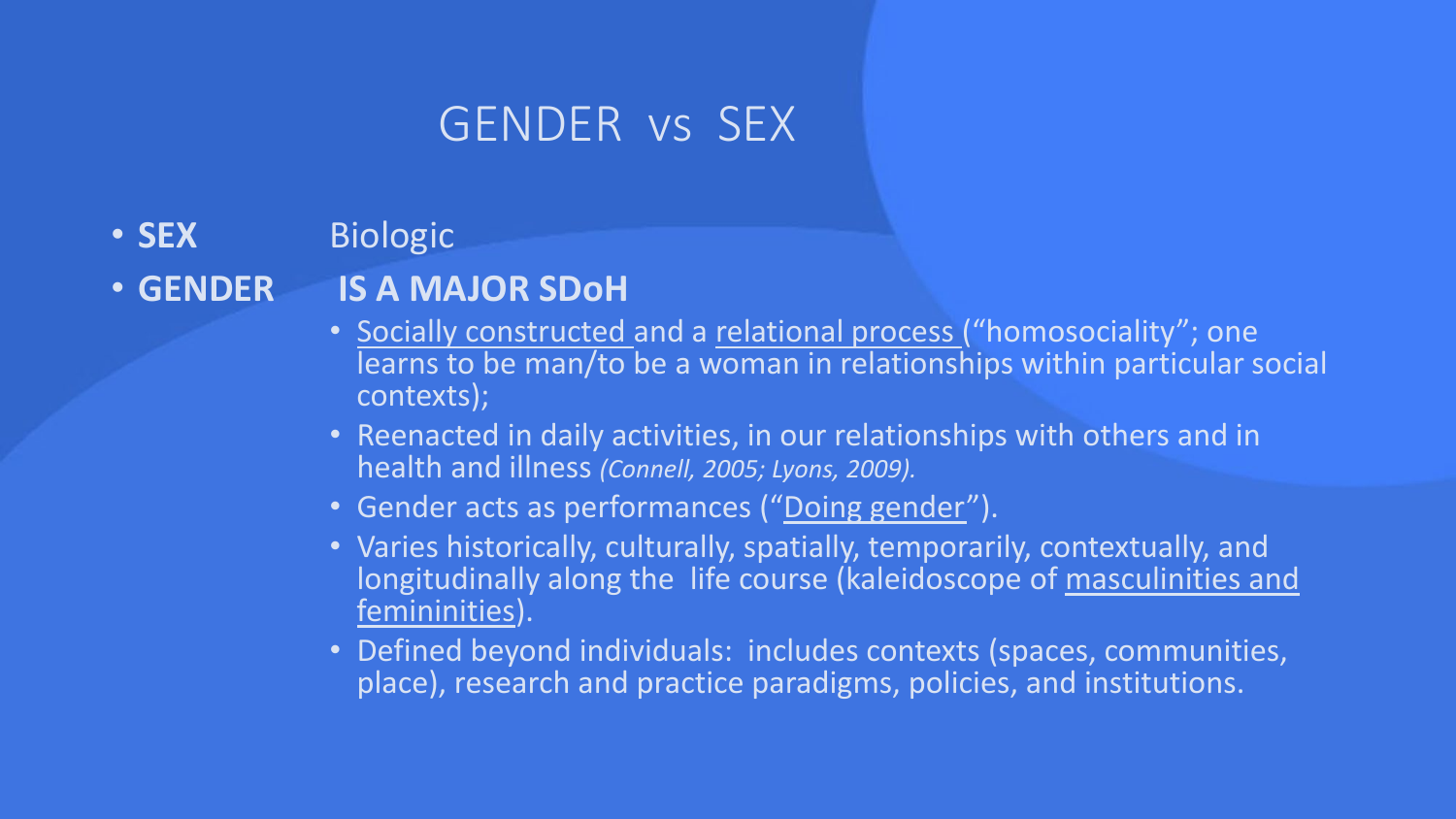# WHAT KEEPS MEN OUT? Baggages, Bumps, and Hurdles

Baggages, bumps, and hurdles in Latino men's trajectory towards health and well-being

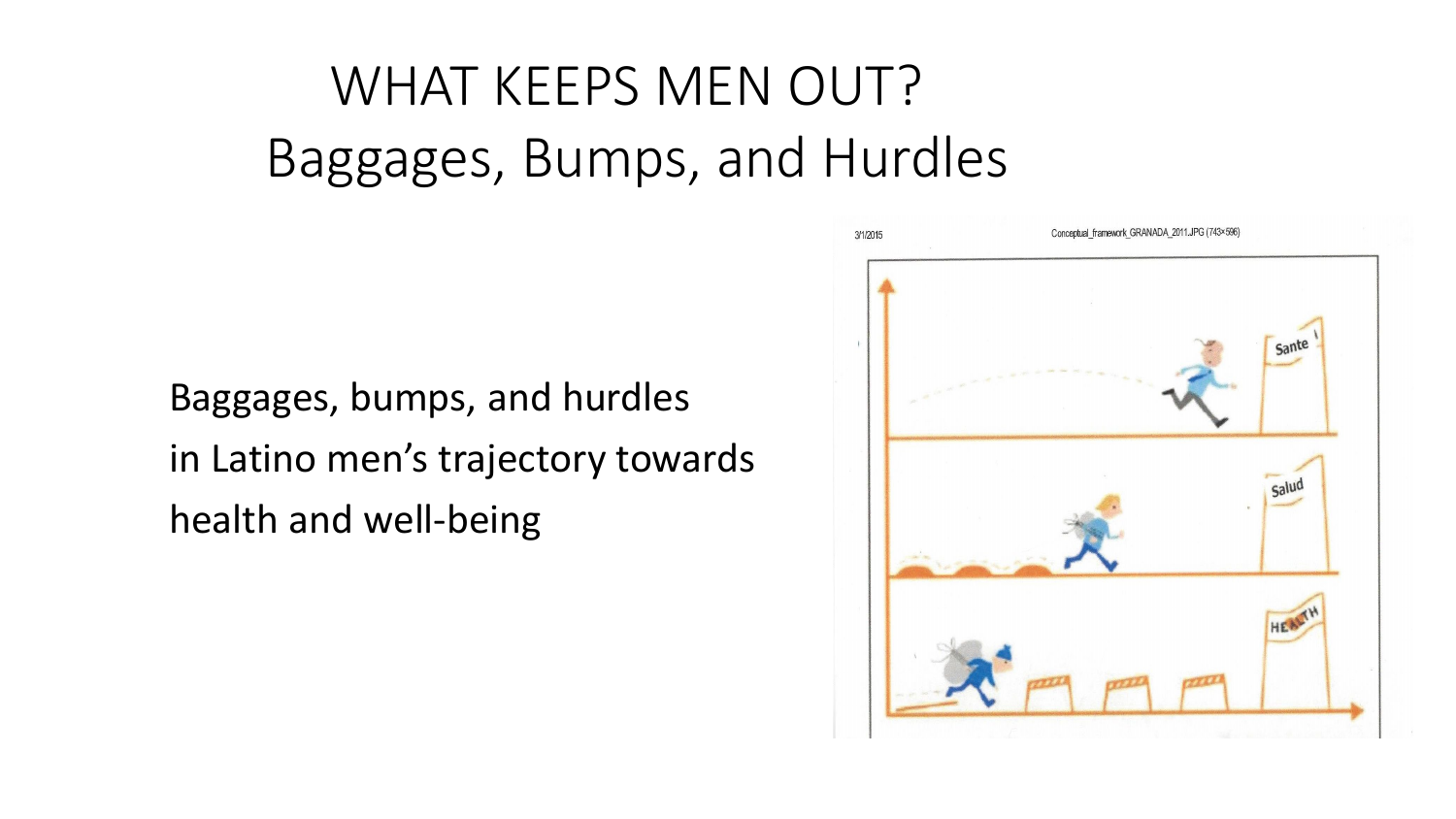# BAGGAGES

#### *Help- & Health-Seeking Behaviors, Attitudes:*

- Health care setting = a "*feminine space*"
- Talk about emotions(fear, shame, vulnerability) = "unmanly"
- Underutilization of health care services (even when resources are available)
- Stoicism, denial, fear, control ("*it will go away*", "*tough it out", "no owner's manual"*)
- Poor health status; delayed Dx
- Risk-taking
- Poor health literacy
- Masculinity affects men's health, and illnesses may challenge their masculinity

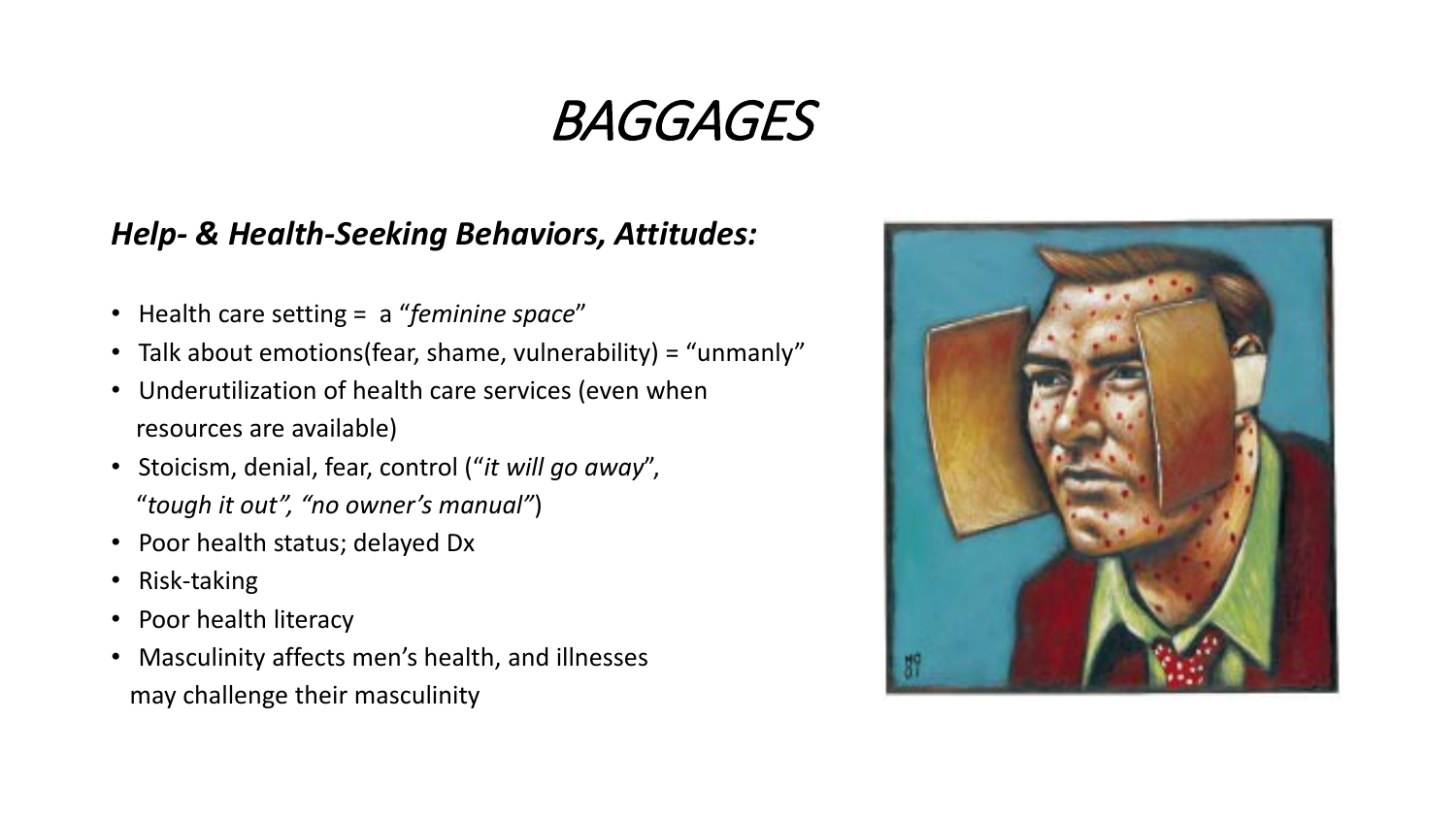### REVISING MACHISMO

- **"Machismo"** = Assertiveness, individualism, toughness, concerns about and obsession with achieving status, competitiveness, power and control at any cost, sexual prowess/sexualized behaviors (especially relating to control of women) *(Mirande, 1979; Torres, Solberg & Claustrom, 2002; Abalos, 2004);*
- The traits ascribed to "machismo" are not only present in Latinos but are almost universal across cultures *(Casas et al., 1994)* ;
- When these characteristics above are applied to Caucasian American males, entertainers, athletes, or other celebrities, positive connotations such as strengths, virility, and sex appeal are implied *(Mirande, 1979)* ;
- However, when applied to LM, these same behavioral characteristics are described with negative connotations ("*hypermasculinity", stigmatization*).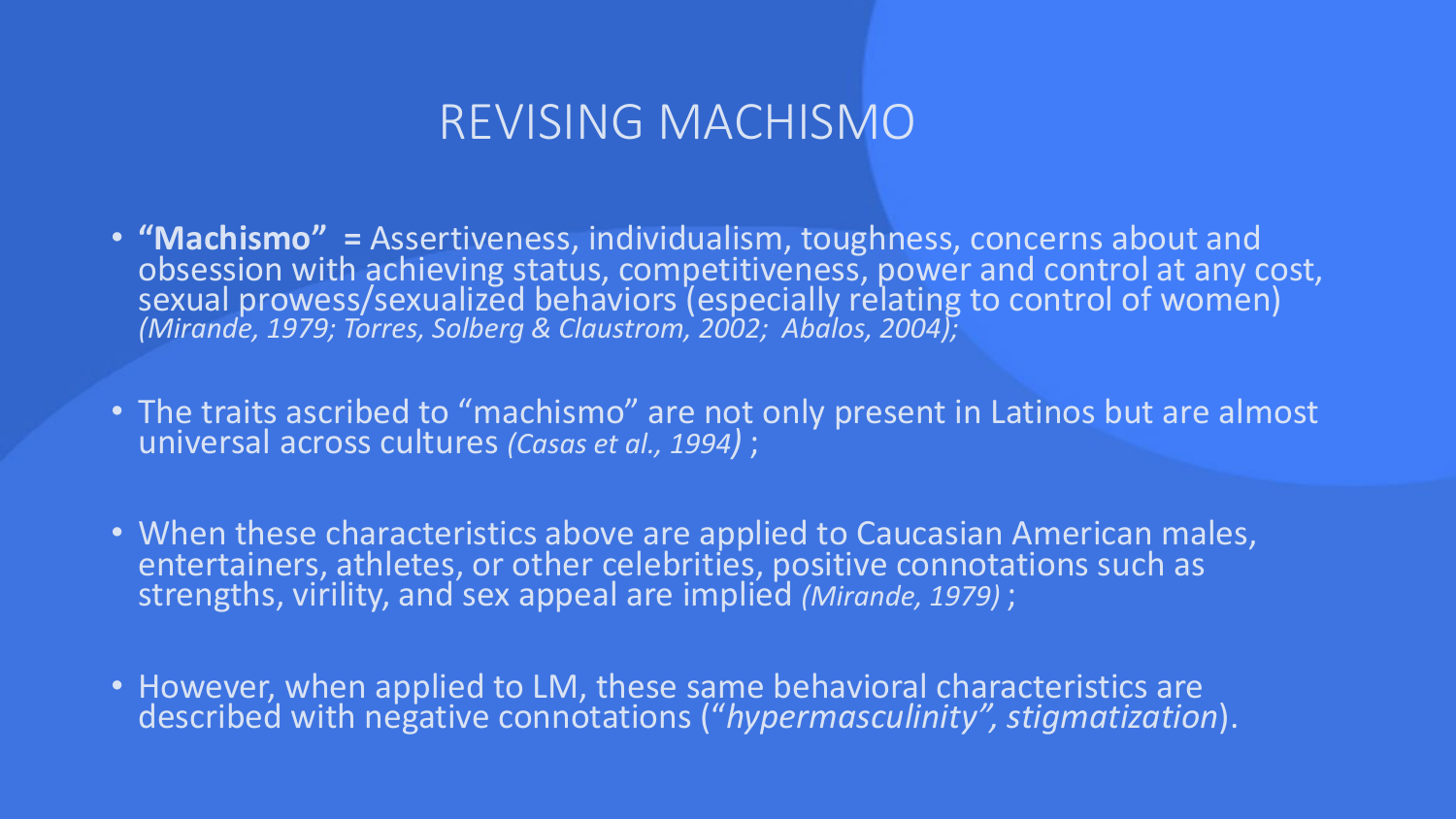### LATINO MASCULINITIES

- Latino scholars corrected the ethnocentric and colonialist Latino masculinities to more accurately include a male gender socialization process and view of masculinity (*Guttman, Mirande, Vigoya, Torres, and others)*
- More positive qualities include Latino values: familismo, personalismo, respeto, cultural pride, dignidad, and caballerismo *(Falicov, 1998; Torres, 1998; Torres et al., 2002)*
- In its original meaning, machismo requires men to be nurturing, hardworking, brave, proud, emotionally connected, interested in the welfare and honor of their loved ones, including providing for, protecting, and defending their families and less fortunate members of society *(Mirande, 1997; Arciniega, Anderson, Tovar-Blank & Tracey, 2008)*
- It is **critical to allude and include the positive values** to promote LM proactive health behaviors & attitudes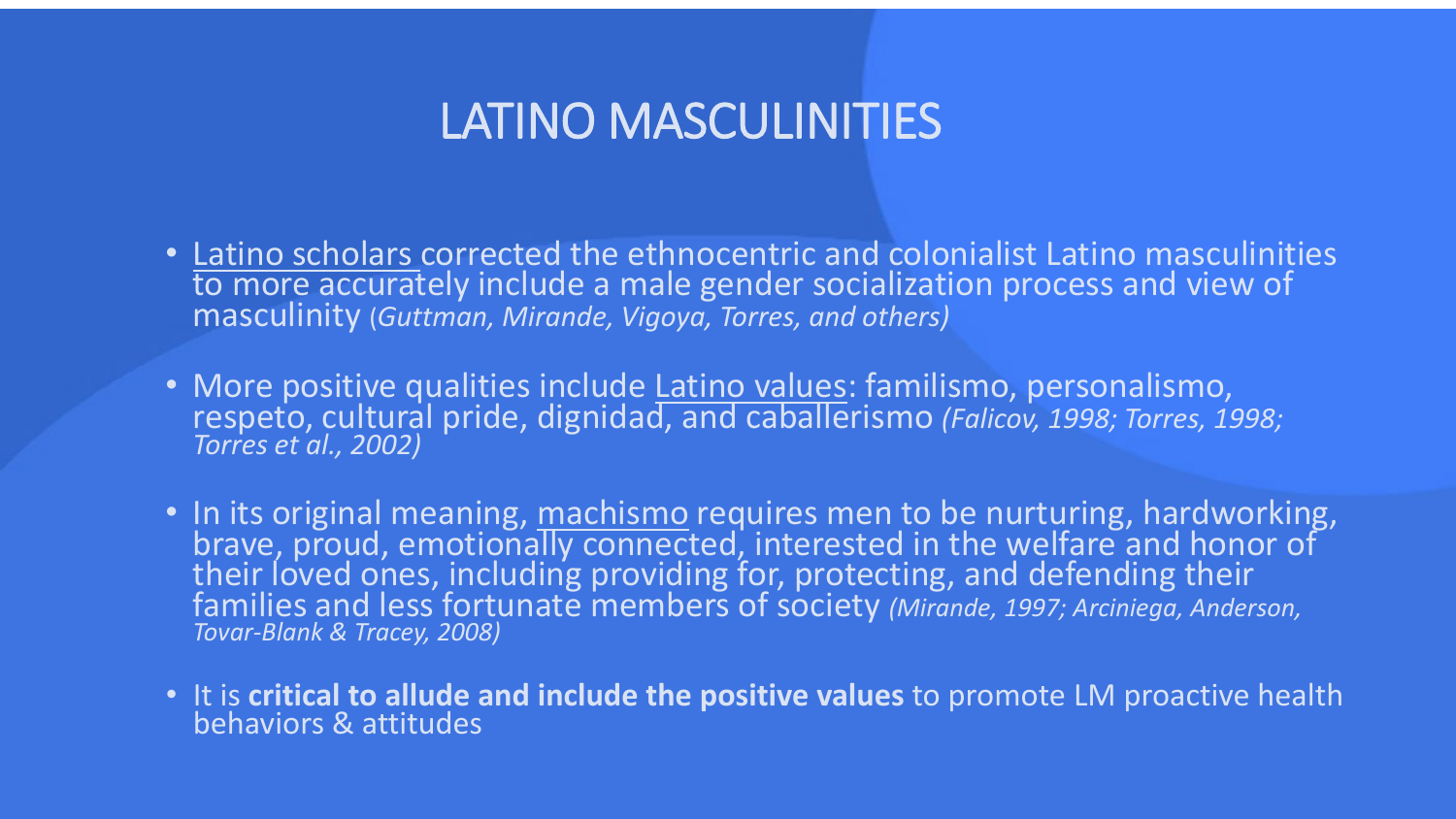# BUMPS: CLINICAL ENCOUNTERS

- Less likely to have regular source of care, insurance
- Taking time off from work
- Setting: not male-friendly Inconvenient hours
- Long waiting times Lack of transportation
- Professional's gender biases, racism, stereotyping, discrimination
- Practitioners not addressing men's emotions, fears, vulnerabilities or relationships
- "Individual responsibility" vs resources & opportunities

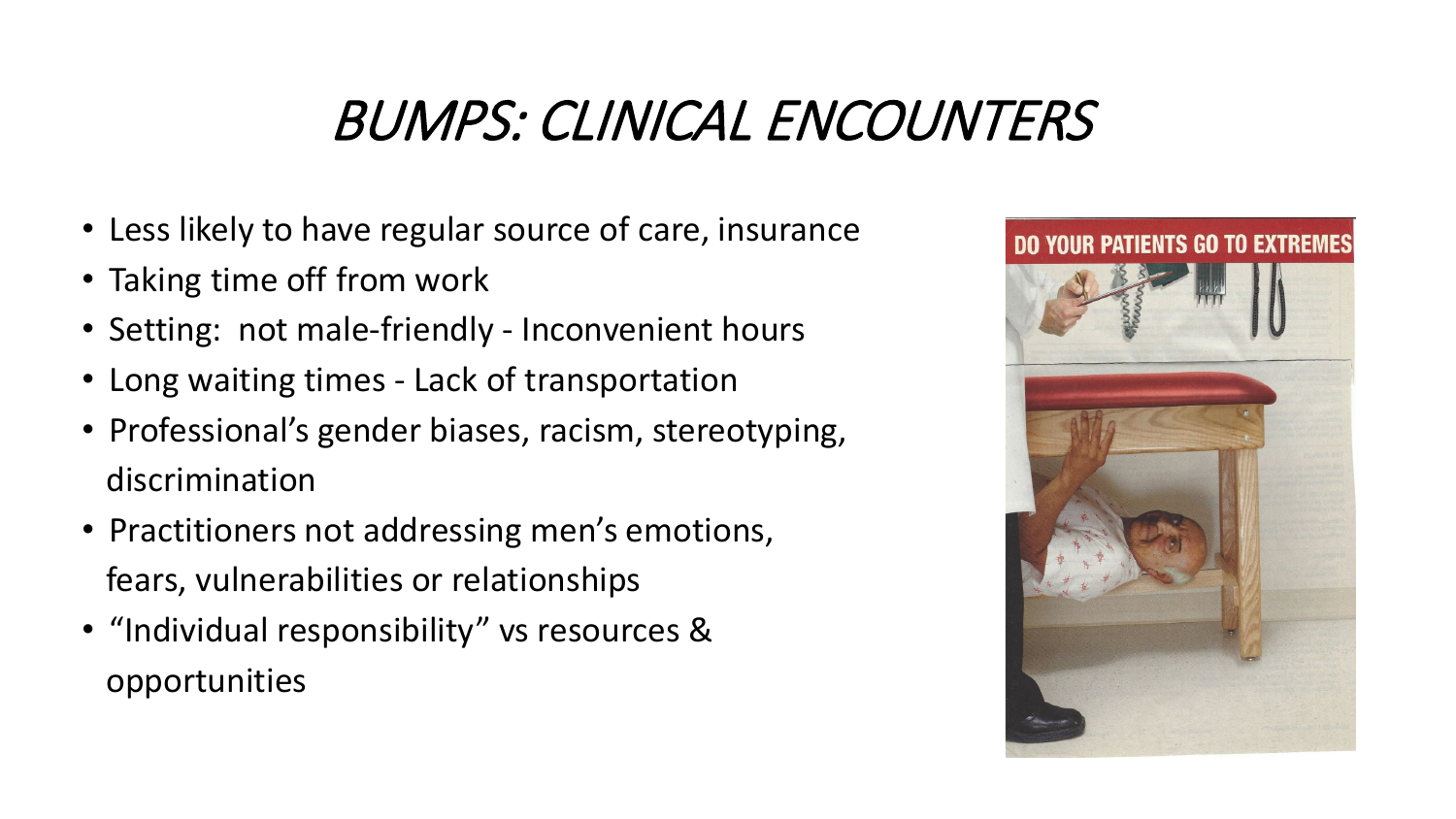## HURDLES: HEALTH INSTITUTIONS

- **"Gendered" Institutions**: Health care settings, practitioners, researchers, educators, health policy decision-makers, institutions, operating within patriarchal norms;
- Gender bias in medicine and health professions, research, policy;
- Lack of education on gender-appropriate health services for men and research in medical and health professions settings *(Muller, Ramsden & White, 2013);*
- Gaps between knowledge social science and medicine about gender & health.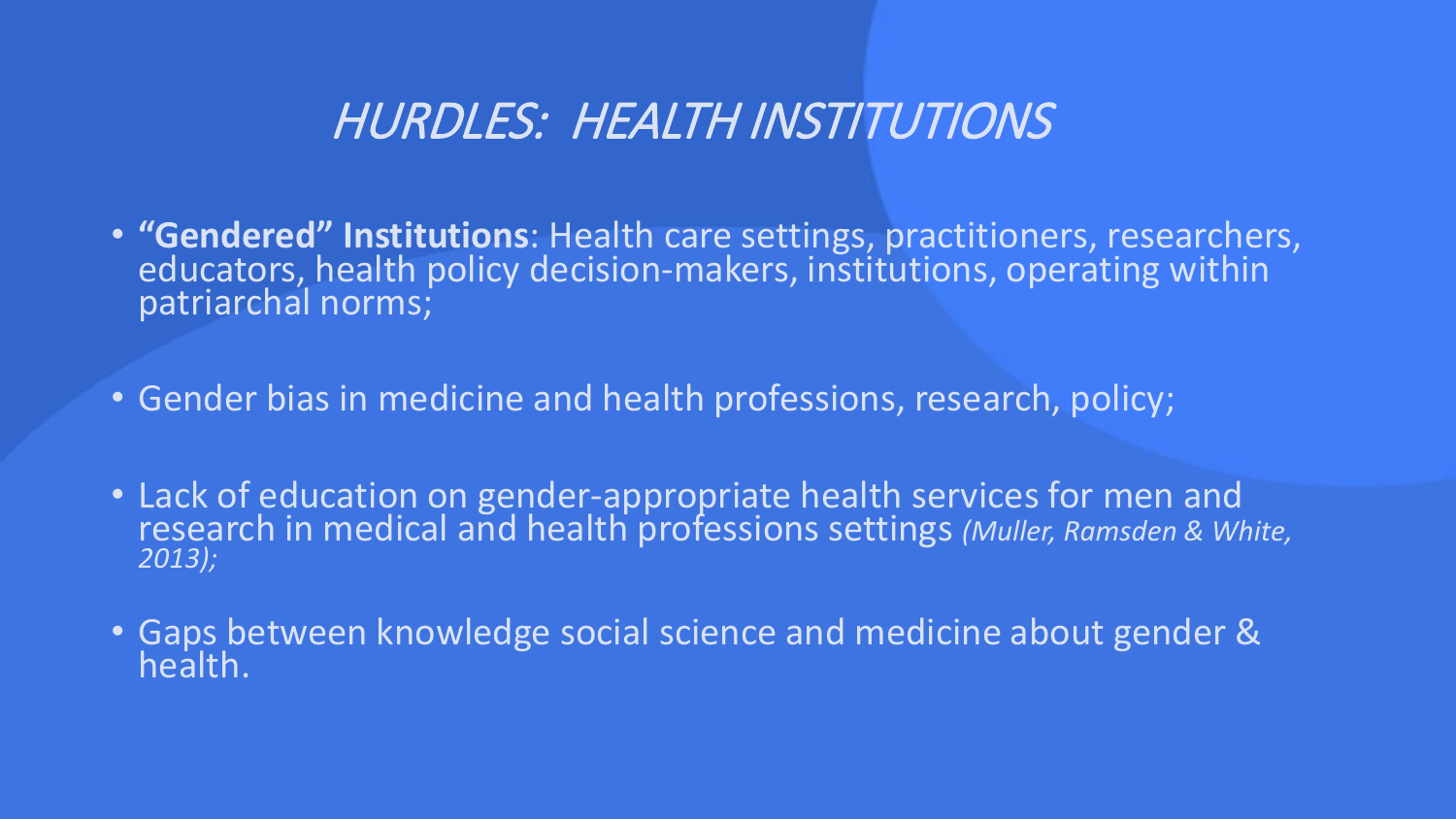

- Emphasis on "individual responsibility" (victim-blaming);
- Gendered background of lifestyle behaviors is overlooked, or insufficiently operationalized in design and evaluation of interventions with Latino males; and,
- Social vulnerabilities and health inequities create barriers to personal intentions to adopt self-management strategies.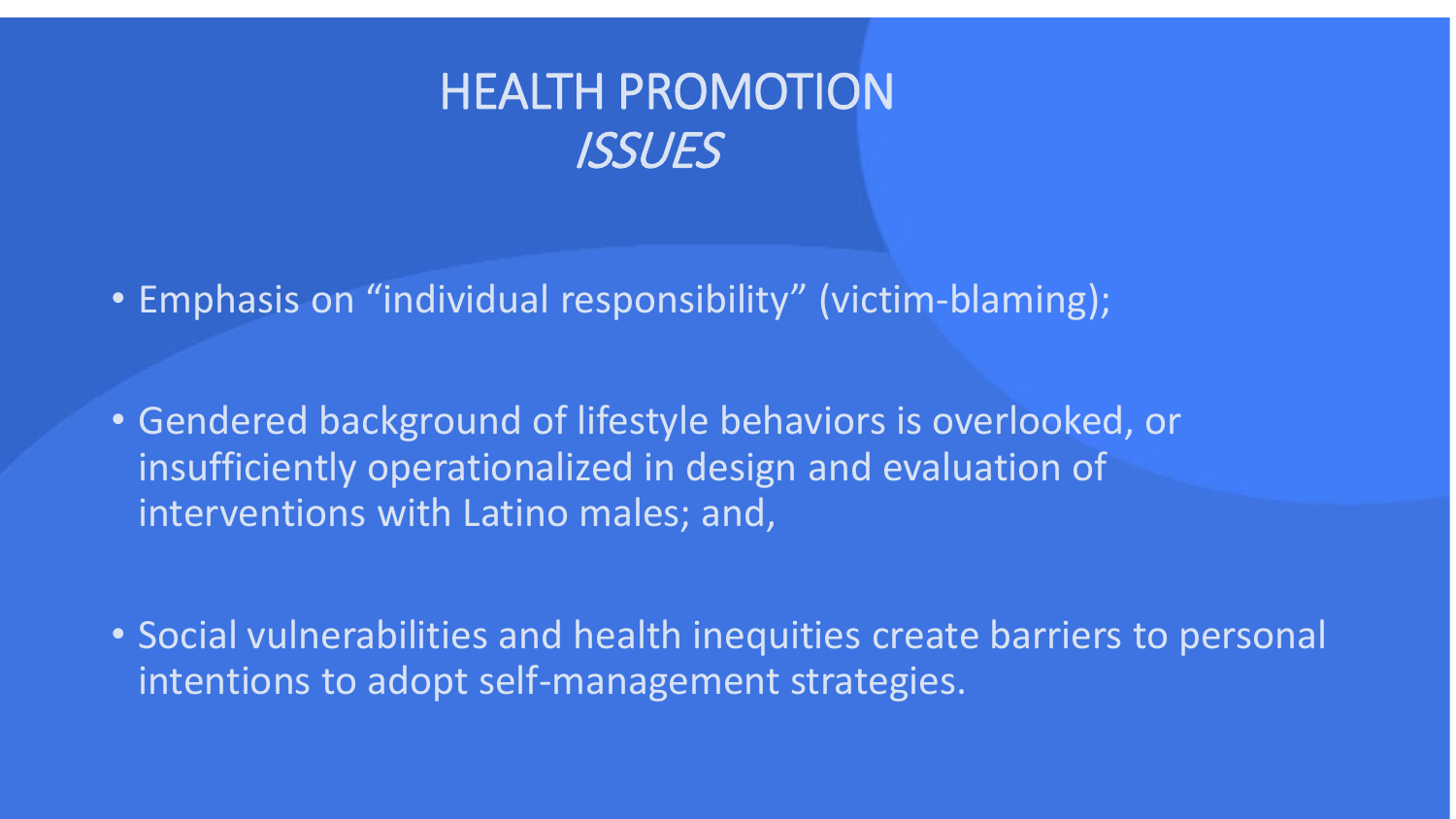# A NEW PERSPECTIVE Next Steps

- Better descriptions, definitions, data collection and analysis re. masculinities & health;
- Intersectionality focus & use of multilevel and multimodal approaches;
- Creation of accessible, safe, and inclusive spaces (avoid shaming, blaming);
- Hearing men's voices and listening to how their 'being men' impacts their health and illness); consider their maleness.
- Gender lens in local, state, and federal men's health structural and policy strategies;
- Use of humor and inclusion of "positive" deviants in interventions;
- Cultural diversity explanatory models *(Kleinman, Eisenberg & Good, 1978) ;*
- Improve PriCare access Strategic choice of provider's/facilitator's gender;
- Gender sensitive and transformative intervention premises: building trust;<br>asset based, relational.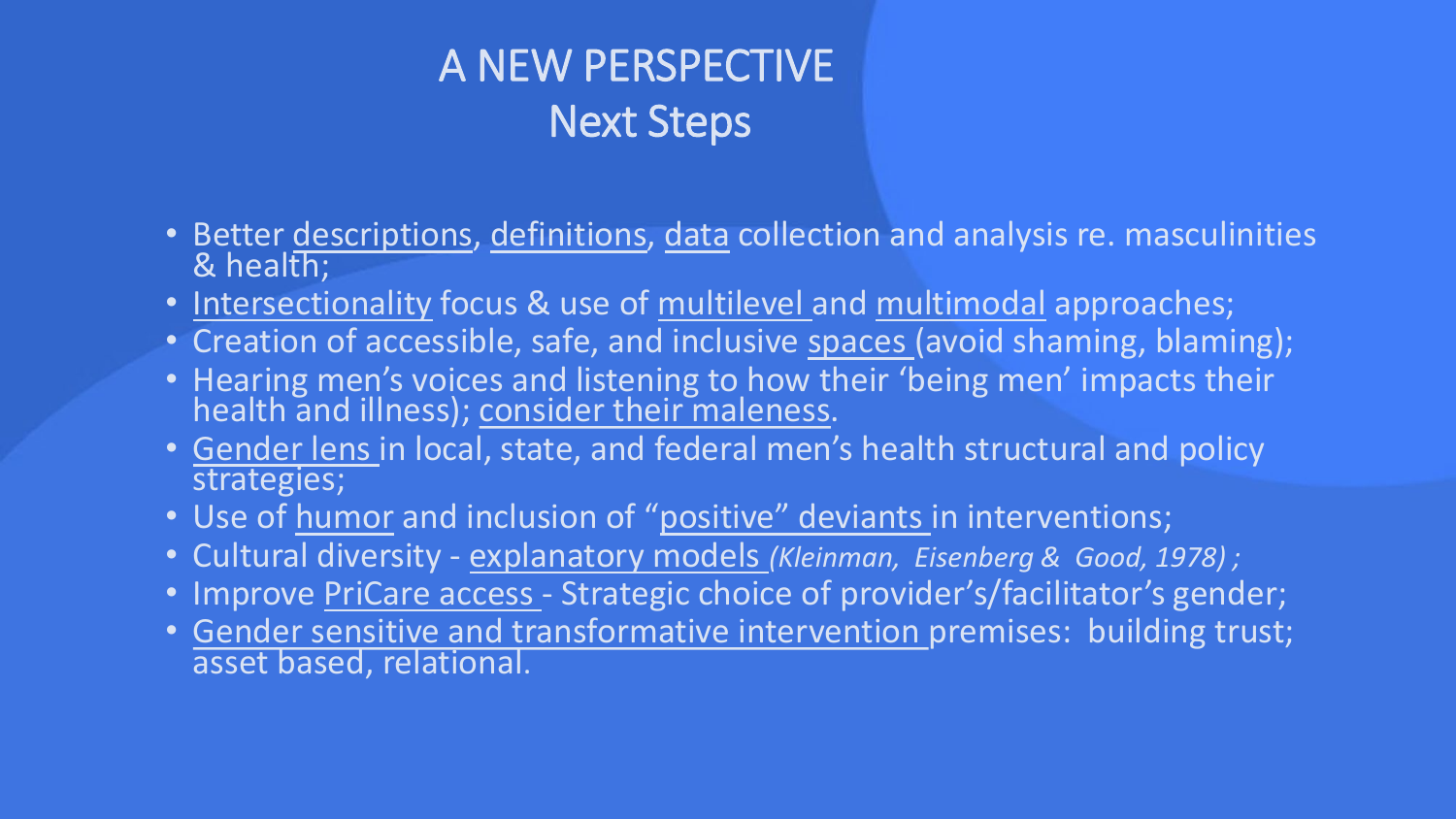#### **Health, Ilness ,**

**Men &**

#### **Masculinities**

(H.I.M.M.) (Evans, Frank, Oliffe , & Gregory; 2011)

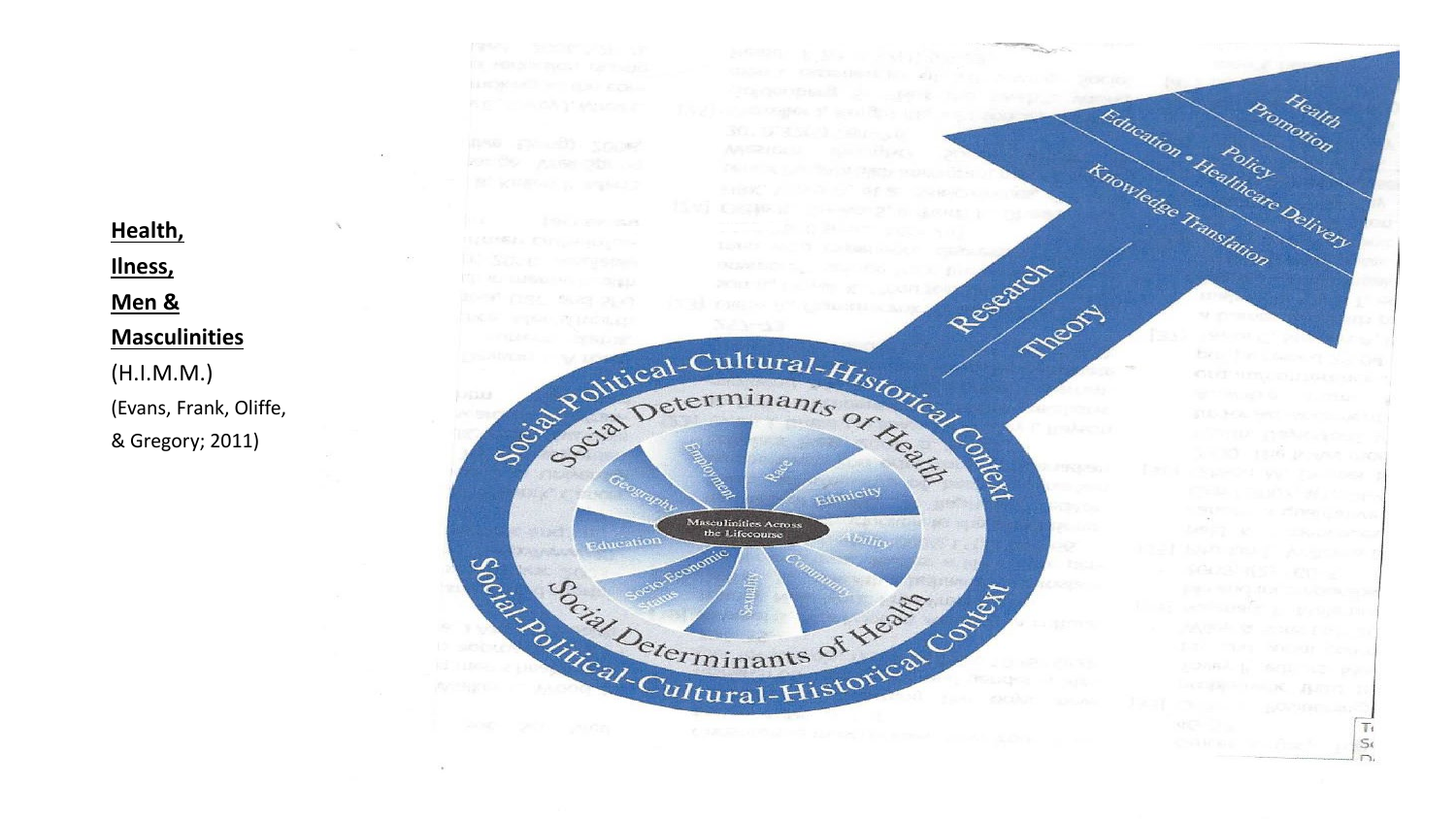## **CONCLUSION**

- A "**gender analysis framework**" in Latino men's health is essential to highlight the interplay of masculinities and other SDoH.
- The understanding of LM health issues requires a gender perspective to elucidate the complexity and challenges of masculinities in health practices and promotion/ prevention interventions*.*
- A gender framework contributes to a more effective communication of health information to men*,* therefore enlisting their full participation in health promotion and prevention.
- Latinx professionals have a unique role in promoting a better understanding of gender and masculinities to successfully address Latino men health disparities and advance toward health equity.